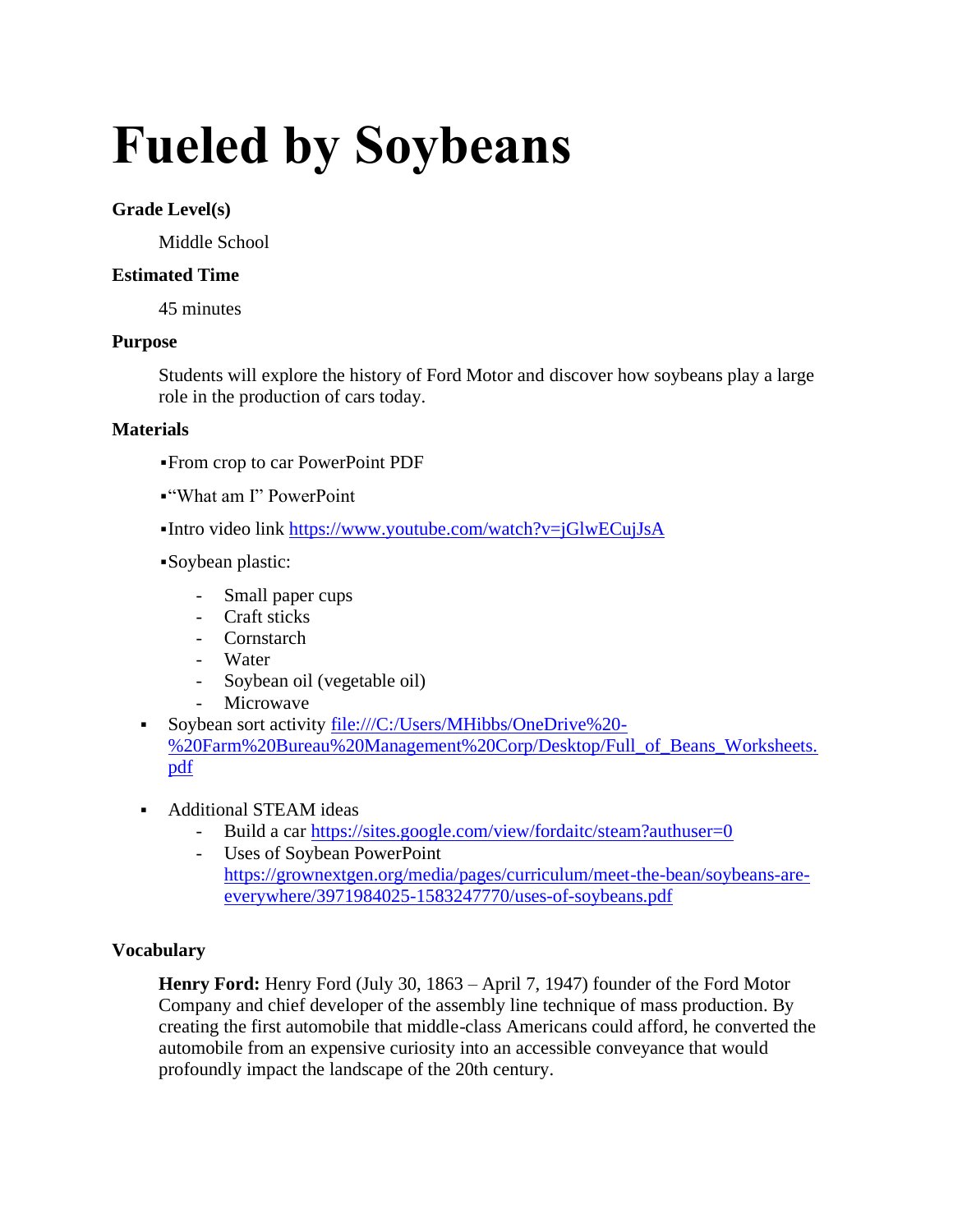**Ford Motor Company:** Commonly known as Ford, is an American multinational automaker that has its main headquarters in Dearborn, Michigan.

**Biodiesel:** Form of diesel fuel derived from plants or animals.

**legume:** a leguminous plant (member of the pea family), especially one grown as a crop.

#### **Interest Approach – Engagement**

"What am I" PowerPoint

#### **Background - Agricultural Connections**

Seventy-five million acres of U.S. farmland are used to grow one of the most versatile crops—soybeans! Soybeans first arrived in the United States in 1765 and were planted in Georgia by British colonist Samuel Bowen. Today, soybeans are grown predominately in the Midwest, which includes top soybean-producing states Illinois, Iowa, and Minnesota. During the summer, this **legume** is a bright green, leafy plant that transforms to bright yellow in the fall. One soy plant produces about eight pods that contain three or four beans each.

Believe it or not, soybeans find their way into almost everything! George Washington Carver is credited for discovering the value of oil and protein found in soybeans. Because of their high oil and protein content, soybeans are especially useful in manufacturing various products from food to biodiesel. Soybean oil is used in food products such as margarine, salad dressings, and cooking oil. It can also be found in industrial products such as biodiesel fuel and plastics. **Lecithin** (extracted from soybean oil) is a natural emulsifier and lubricant used in products like pharmaceuticals and protective coatings. After the extraction of soybean oil, the remaining parts can be processed into various edible soy protein products or used to produce soybean meal for livestock feed.

Henry Ford, the founder of Ford Motor Company, was told by his mother at a young age, "Do something useful." Besides building the *Model T* and transforming the automobile industry, Henry Ford also made an impact on agriculture and soybean production. After the Great Depression hit, Henry Ford was determined to help farmers. After years of research, he discovered that soybeans were the answer. He created a new market for farmers and kept hundreds of Michigan soybean farmers busy. Soon, Henry Ford was incorporating soybeans into every aspect of his life, including paint, plastics, food, and clothing. However, he wanted to do more—he wanted to *drive* soybeans. In 1934, Henry Ford started using soy-based paint on his cars, and by 1935 he was boasting that a bushel of soybeans goes into every Ford car. In 1941, Henry presented his soybean plastic car to the world. It was lightweight and fuel-efficient; however, when the United States entered WWII, production of the soybean plastic car came to a halt. Today, soybeans are still used extensively by Ford Motor Company. More than 32,000 soybeans are used to make some of the 300 pounds of plastic that go into every Ford vehicle.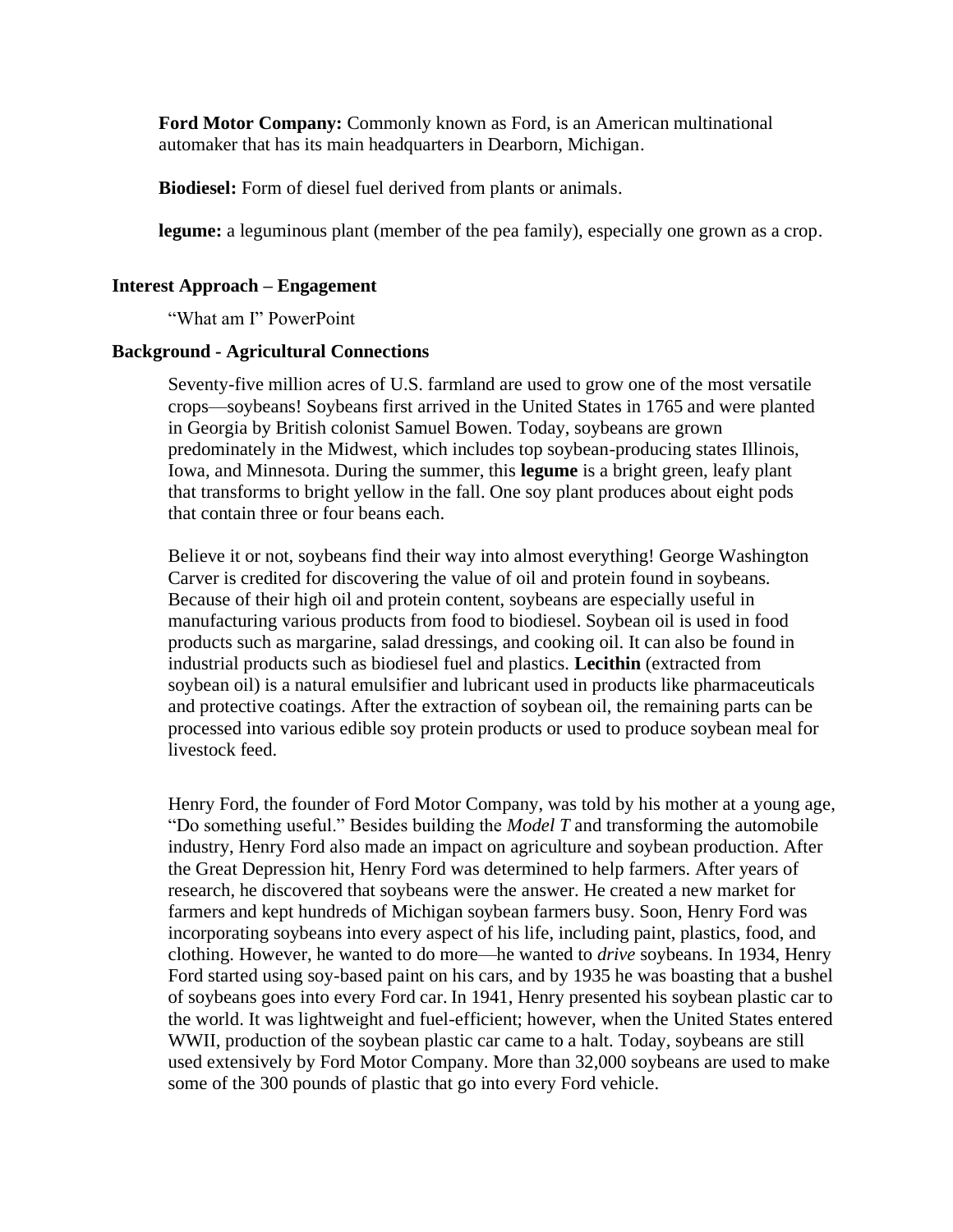### **Procedures**

- 1. Introduce the history of Ford with the From Crop to Car presentation.
- 2. Soybean plastic
	- Have students recall what Henry used soybeans for in his cars. Discuss that today they'll be making their own soybean plastic, similar to what Henry used.
	- Give each student a paper cup and craft stick and have them add the following:
		- A. 1 Tablespoon of cornstarch
		- B. 1 Tablespoon of water
		- C. 1/8 tsp of soybean (vegetable) oil
	- Mix with the craft stick until cornstarch is dissolved
	- Microwave paper cups for 20-30 seconds. Once the plastic cools to a warm but not hot temperature, students can knead the plastic into a shape. Leave it out for 24 hours to solidify.
	- Ask them to think about the other products that may contain soybeans.
- 3. Sorting soybeans review
	- Give each student a copy of the product cards sheet and a pair of scissors.
	- Have students cut on the dotted lines to create the cards.
	- Sort the product cards into contains soybeans and does not contain soybean categories.
	- Review the answers:

Contains- margarine, glue, carpet, biodiesel fuel, sunscreen, car wax, cosmetics, rubber, crayons, paint, engine oil, mayonnaise, candles, medicine, soap, ink, fire extinguisher foam

- Does not contain-Jell-O, iron, cotton, t-shirts, paper
- Ask the students the following questions
	- A. Did any of these products surprise you?
	- B. Are soybeans an important crop for farmers to grow? Why?

#### **Organization Affiliation**

Lessons adapted by Morgan Hibbs (Linn County Farm Bureau) from the American Farm Bureau Foundation for Agriculture Full of Beans Educator's Guide.

#### **Agriculture Literacy Outcomes**

T3.3-5.b. Diagram the path of production for a processed product, from farm to table.

T5.3-5.c. Explain how agricultural events and inventions affect how Americans live today.

T5.3-5.f. Understand the agricultural history of an individual's specific community and/or state.

T4.6-8.e. Explain how and why agricultural innovation influenced modern economic systems.